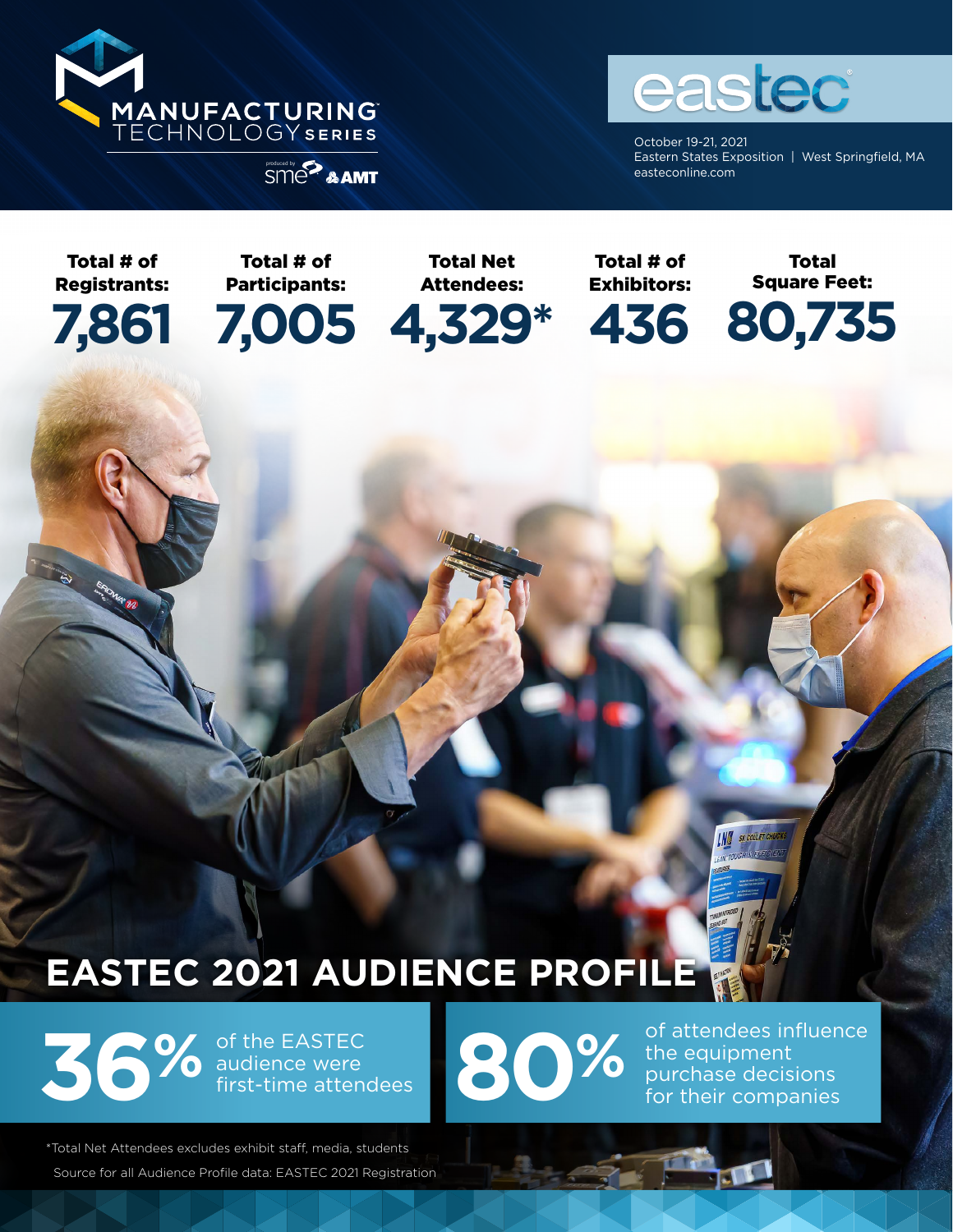



October 19-21, 2021 Eastern States Exposition | West Springfield, MA external extending of the state of the state of the state of the state of the state of the state of the state of the state of the state of the state of the state of the state of the state of the state of the state of the s



#### **JOB FUNCTIONS**

17% Manufacturing Engineering Department 15% Owner/Company Management/Corporate Executive **10%** Manufacturing Production Department **9%** Manufacturing Production Management **7%** Manufacturing Engineering Management **5%** Design Engineer **4%** Product Design and R&D **5%** Quality Assurance & Control 2% Control Engineering/Automation 2% Purchasing 2% Educator/Instructor 1% Information IT Systems 14% Sales & Marketing 7% Other

## **COMPANY SIZE**

## **BUDGET**



Representatives from hard-to-reach job shops to major OEMs investigated new products and technologies at EASTEC.